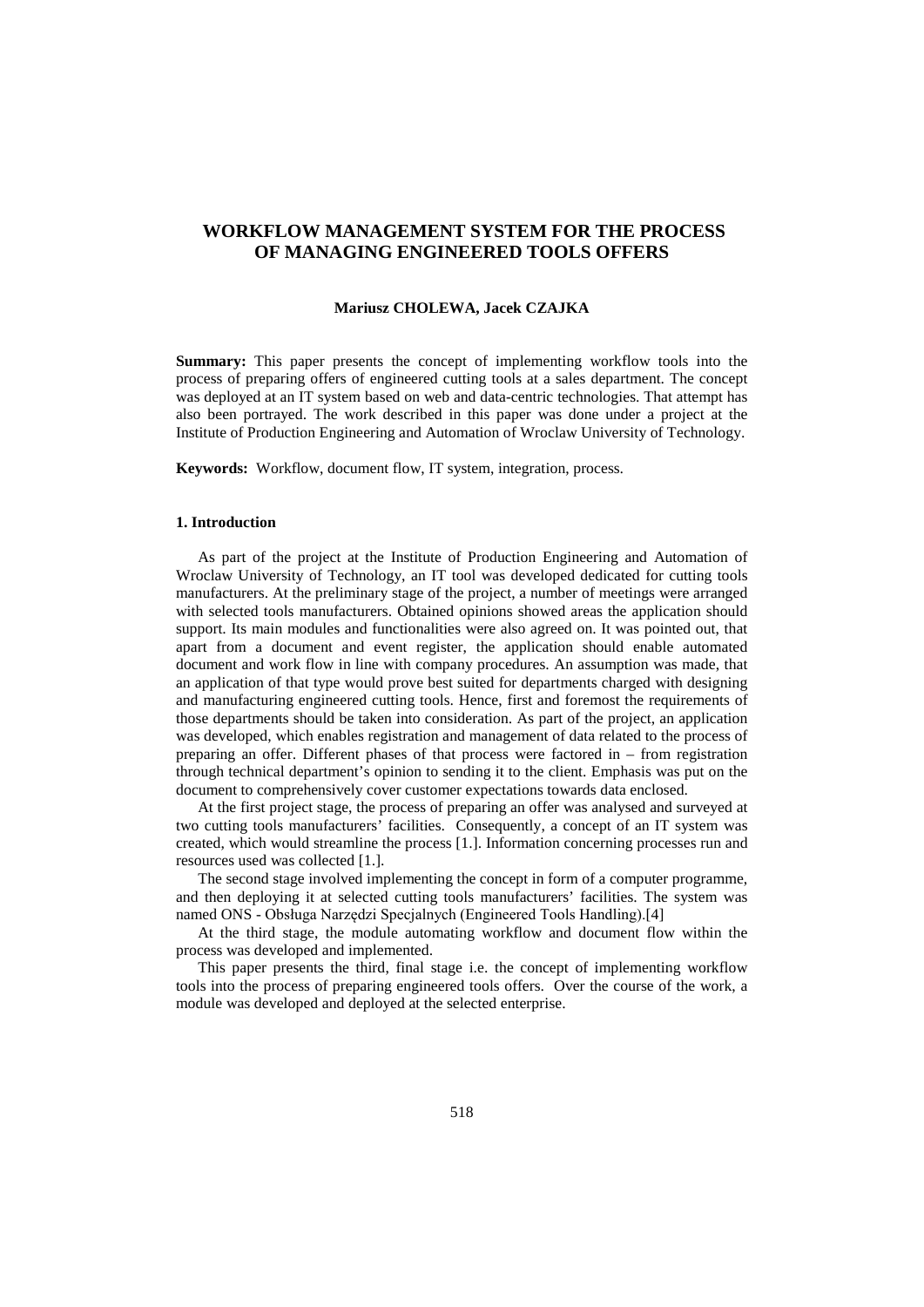# **2. What is** *workflow***?**

Most of decision making done at modern enterprises is reflected by relevant documentation. Almost on a daily basis, an employee either generates or uses documents at his workstation. A document both initiates an action and concludes it. Efficient document circulation determines to a great extent the overall enterprise performance. Thus, it comes as no surprise that documents circulation is often referred to as "circulatory system of business". Managing that system poses a considerable challenge. It involves not only keeping archives, but also ensuring correct and timely document distribution. Enterprises managed in a traditional fashion require personnel for that purpose, which would normally use notice boards, notepads or binders. Backups are also recommended, therefore creating a need for adequate office equipment. Research findings of institutions analysing managerial performance show, that searching through and exchanging documents take up to 50 percent of total time spent on working with documents. Moreover, sometimes their multiple copies can be created, which then go on to "have a life of their own". Consequently, they cancel each other out, causing confusion among decision makers and wreak chaos within company. Furthermore, human error need to be factored in, such as forgetting and loosing documents.

Fierce and ever-stronger competition, limited funding as well as planning high efficiency, are factors causing today's managers to constantly seek new and improved ways to operate. For years now, IT systems have been tools supporting the bid for improvement, *workflow management systems* in particular.

There are many definitions of *workflow*, however, the one most frequently used comes from *Workflow Management Coalition (WfMC)* and goes as follows: "The automation of a business process, in whole or part, during which documents, information or tasks are passed from one participant to another for action, according to a set of procedural rules."[\[2.\]](#page-6-1).

*Workflow management systems*, are defined by WfMC as: "systems that define, create and manage the execution of workflows through the use of software, running on one or more workflow engines, which are able to interpret the process definition, interact with *workflow* participants and, where required, invoke the use of IT tools and applications."[\[3.\]](#page-6-2).

The "*workflow* engines" referred to in the definition, are nothing more than an virtual environment, which enables a user to run and coordinate processes and actions, and pass work seamlessly between workstations according to a procedure, until its conclusion – Fig.1.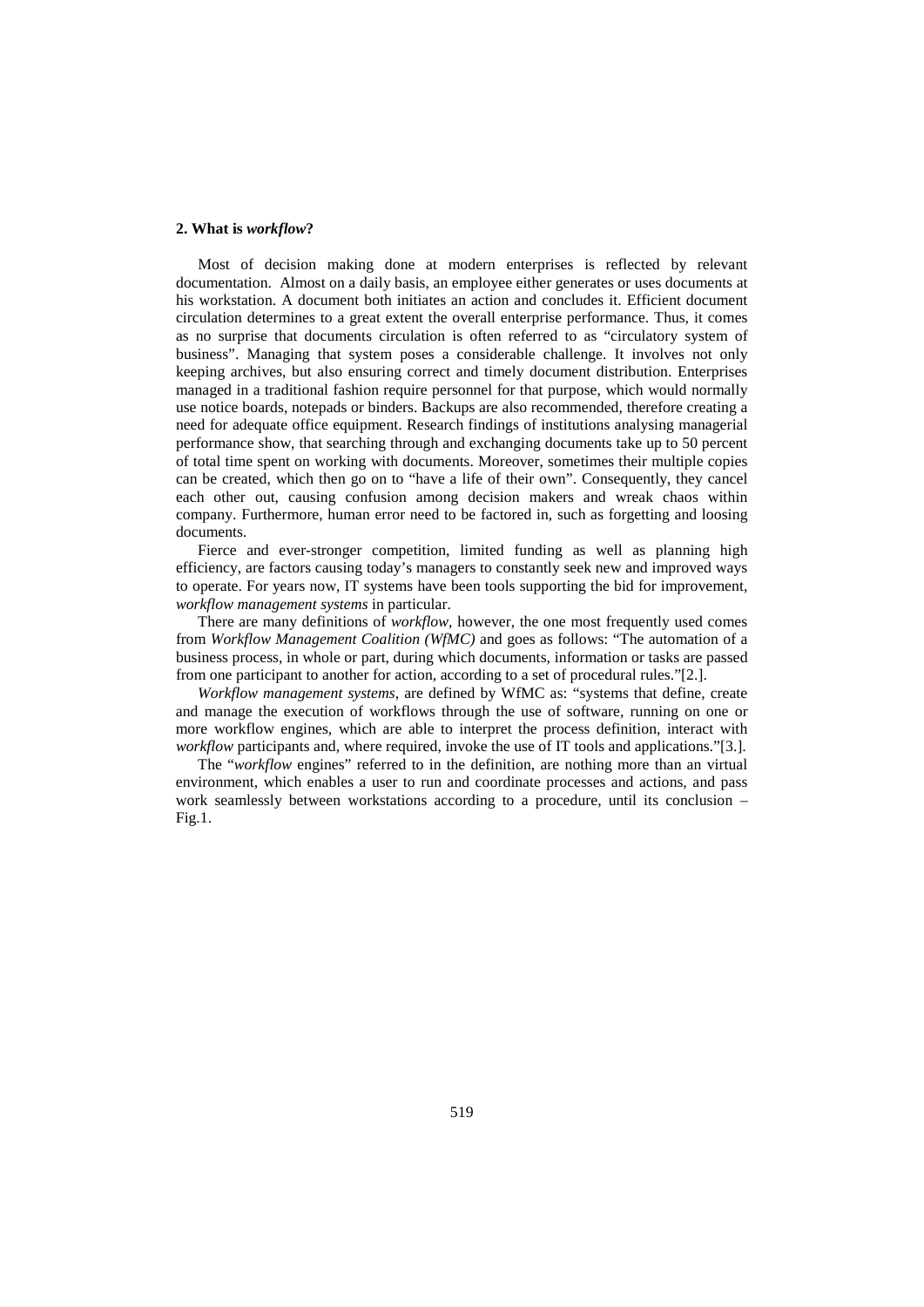

Fig. 1. Technical structure of Wf application

Multivariate work could be described using interconnected processes – tasks (*workflow procedures or process*). Lowest-level process steps are activities, which have to be completed by individual *workflow* participants – so called actors – in a predetermined order. *Workflow* systems can reproduce those processes and activities in computer environment, bringing competitive advantage for system users. Detailed design of a *workflow* application, is the consequence of submitting accurate system entries of tasks and activities carried out within an organisation. This is the first step to computerise the workflow, in a bid to increase proficiency and efficiency of work.

#### **3. The concept of module, implementation and deployment**

The above-outlined solution was attempted to be implemented into the process of preparing offers for the manufacturing industry. To demo the new solution, a sales department was selected at a cutting tools manufacturer producing mainly engineered tools. An assumption was made, that the solution developed should have a generating capacity of at least 300 engineered tools offers per month.

Analytical phase preceded the implementation. It involved describing and modelling circulation of work and business procedures within preselected departments by using cross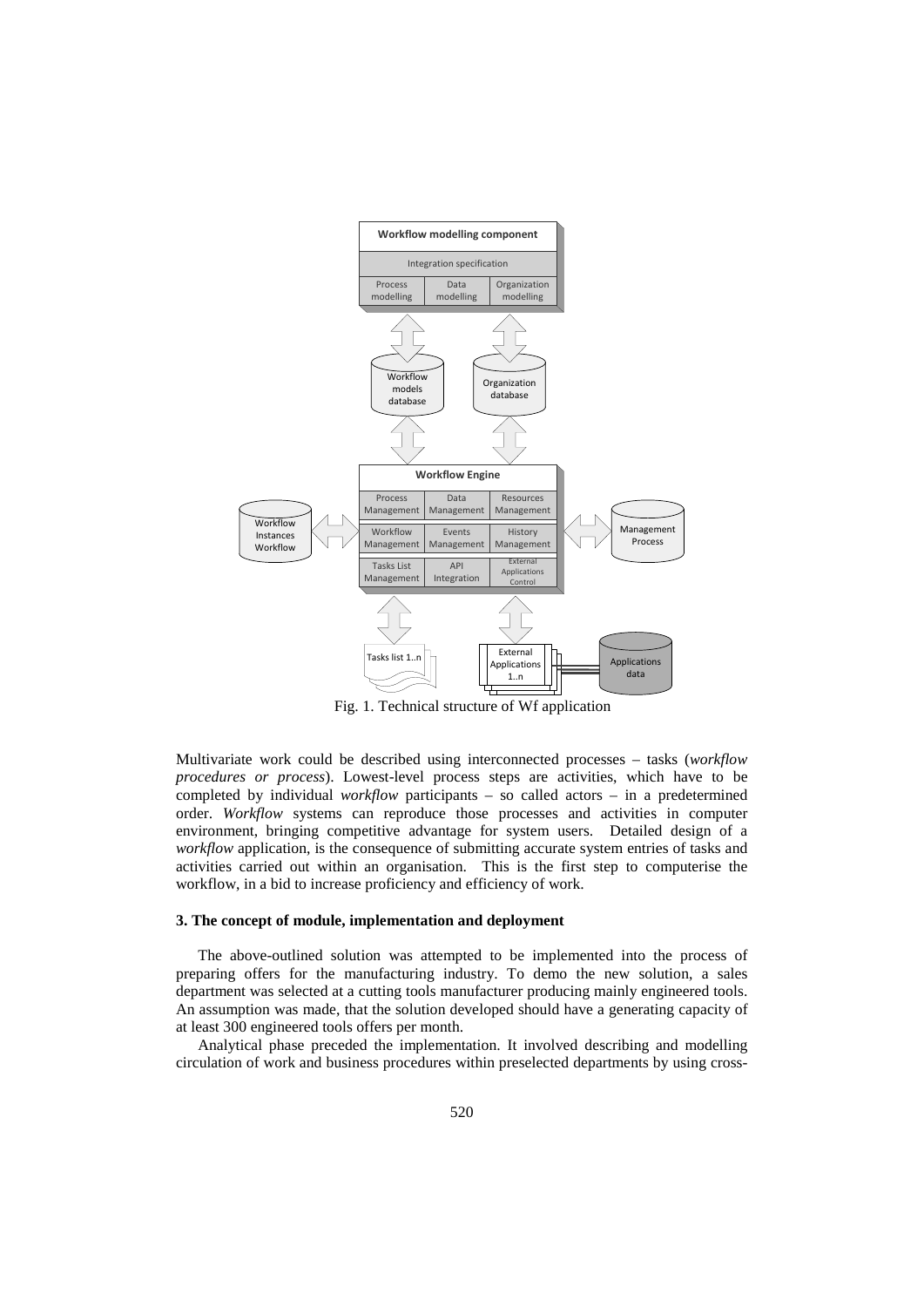functional flow diagrams. Cross-functional diagrams also known as Swimlane-t diagrams were chosen on grounds they are often used to model production and logistics processes. Those diagrams enable to model processes cross-cutting different departments within company organisational structure. Those formalised descriptions can contain activities, documents and processes' progress - Fig. 2.

Competence schematics were also developed, which reflect real responsibilities and intertwining competences of employees and individual departments.



Fig. 2. Part of diagram illustrating a business inquiry being processed

Developed models subsequently became templates for business processes. *Workflow* tempates illustrated how they were to control circulation of documents and work.

The data was entered into the IT system according to the above shown procedure. Its WORKFLOW module was to supervise work of the sales department.

The WORKFLOW module enables organising and managing processes taking place at the enterprise. It controls their correctness and repeatability. The system empowers client to be involved in business processes, e.g. those related to business inquiries, services, product development, manufacturing, thus permitting client to have control over and actively influence processes within the company. This module enables all work to be carried out in line with standard ISO procedures and standard company business processes.

Features provided by the module:

- − control over work,
- keeping track of workflow and document flow,
- keeping track of changes made to documents and
- − document locating.

Describing company procedures provides the user with:

guarantee the work will be carried out according to current standards,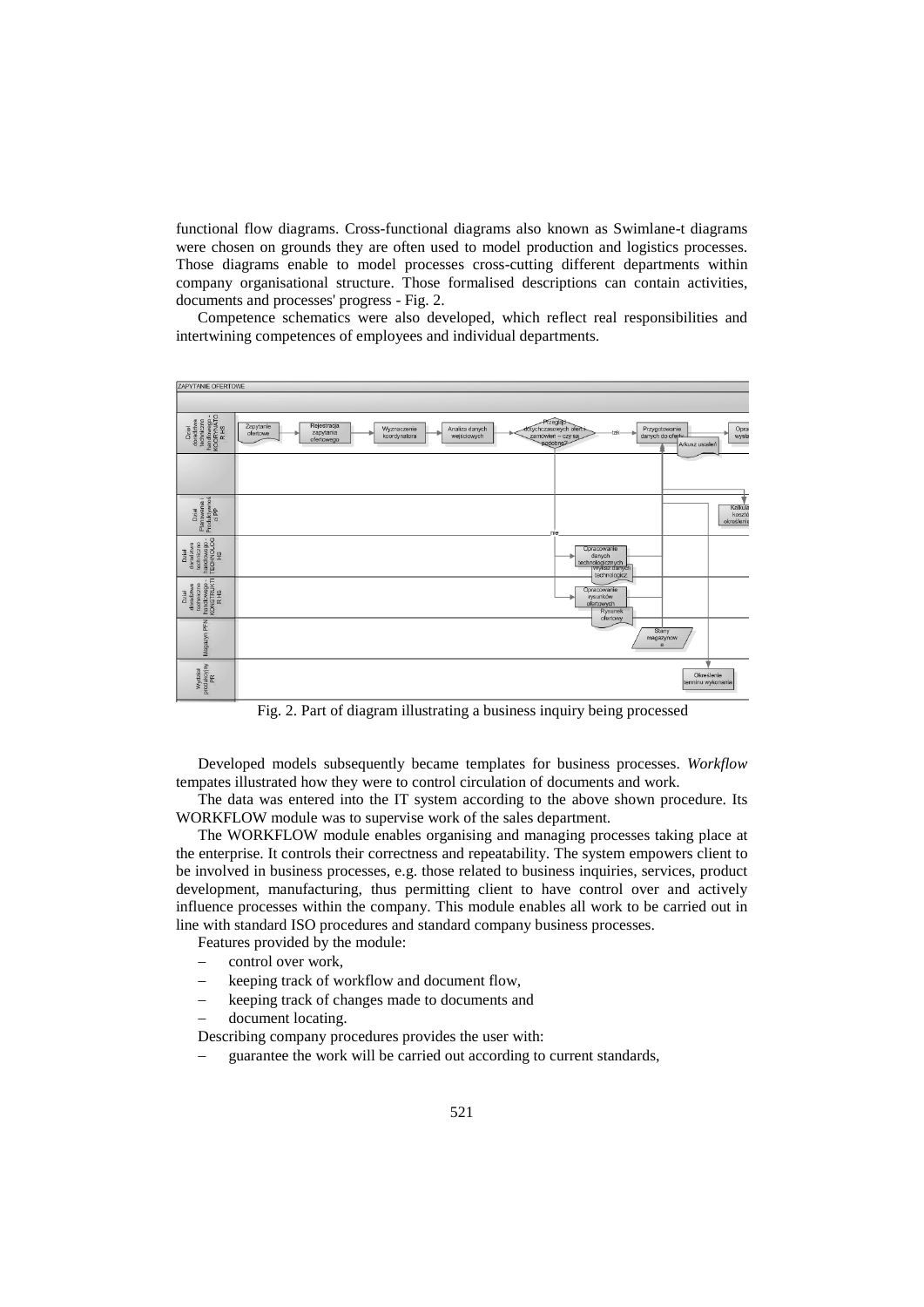- control over company structures and departments charged with specific activities and
- control over time to completion for individual activities.

Resources utilisation is also depicted by the module, which enables its optimisation by taking out of availability of individual process participant.

Built-in business procedure editor enables reproducing the most complicated company processes. It allows:

- − creating alternative business paths,
- concurrent paths,
- synchronising paths and processes and
- embed business processes within each other.

That last functionality enables decomposition and modelling of the most complex business procedures, and thus successfully completing the most complex and distributed projects.

The basic functionality allows managing circulation of documents. Each document, e.g. a purchase order request, are allocated with defined flow processes, listing recipient participants, to-do tasks and their target time to completions. Any company department, suppliers, clients and other collaborators can be defined as recipients of the document. Based on roles given, they complete their assignments and automatically pass the document to the next process stage. Version control is applied at each stage, hence reasons for and scope of modifications introduced to the document can be determined.

Procedures, which were previously modelled were then modelled using the ONS systemPrior modelled procedures were then reproduced using the ONS system - Fig. 3.



Fig. 3. Business inquiry - process map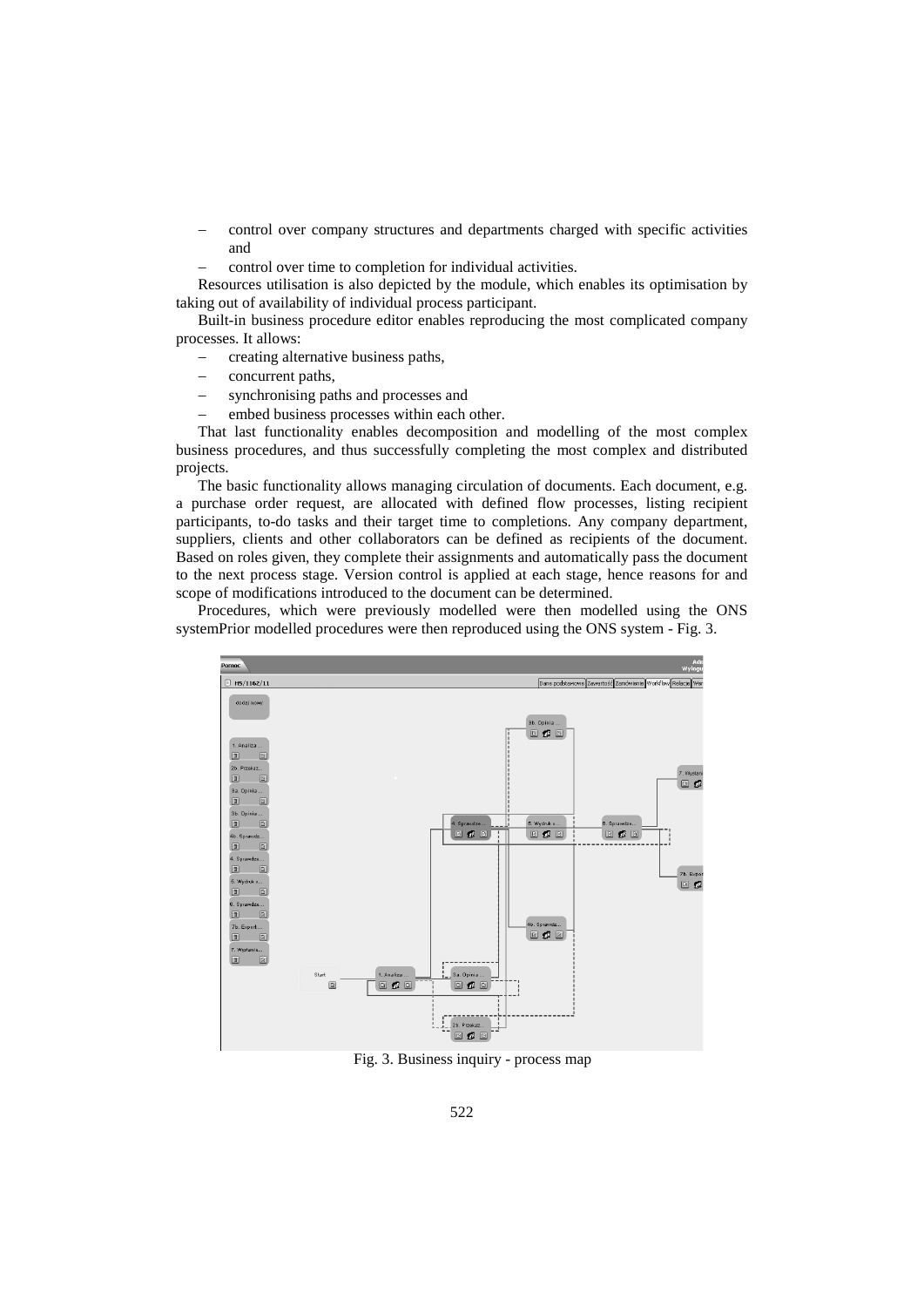Once all roles of departments and employees were defined, the system was deployed at a department preparing engineered tools offers.

The system was assumed to eliminate several basic operational issues straining the department, such as:

- inadequate or impeded access to information,
- working on paper documentation,
- no means to monitor offer work progress,
- no common repository for documents generated over the course of preparing an offer,
- no means to collate materials required for the offer with their cost,
- no means to quickly generate offers using templates based on previous offers,
- no planning support e.g. work allocation based on schedule and available funding.

The solution developed is integrated with inventory data held by a main IT system, thus facilitating decision making for process participants. The algorithm for automated inventory levels synchronisation, delivers information on availability of different materials composing the product and their prices. Hence, material management and planning in relation to engineered tools order flow could be systematised. Upon user request, or automatically once a day the syncing takes place.

All cells concerned take part in the process, but they do not have to share a single location - they can be scattered across company branches or sales departments.

## **4. Results obtained**

Deployment of the system eliminated paper documentation from circulation. Time to completion for an offer was shortened. However, the greatest benefit of the deployment was the introduction of systematised business inquiry and offer register and unification of customer service procedures for particular customers.

The algorithm orchestrating *workflow* tasks carried out under the *workflow* module, enabled the standard work to be done in an orderly manner. It induced employees to carry out all activities planned for their task allocation. The algorithm did also aid information flow between company cells by means of e.g. comments added by users during working on the tasks in hand. Thanks to positive and negative process paths, the user was presented with an efficient aid supporting decision making about the stage, the process should enter.

Currently, all offers are being registered and stored in the IT system - the lost queries problem was eliminated and the offer at each stage of its preparation is monitored and controlled for changes made to already approved documents (Fig. 4).

Another tangible benefit is a means to exert control over each stage of the offer preparation process, which requires decision support by managers. The system both analyses and visualises design, planning, inventory and production data. Results are presented as collations and reports concerning e.g. design work progress, supplies timeliness, run capacity, workstation utilisation, production output etc.

The above-mentioned changes brought for the entire company:

- higher capacity to process requests made by customers,
- higher operational performance and efficacy of engineered tools order processing.